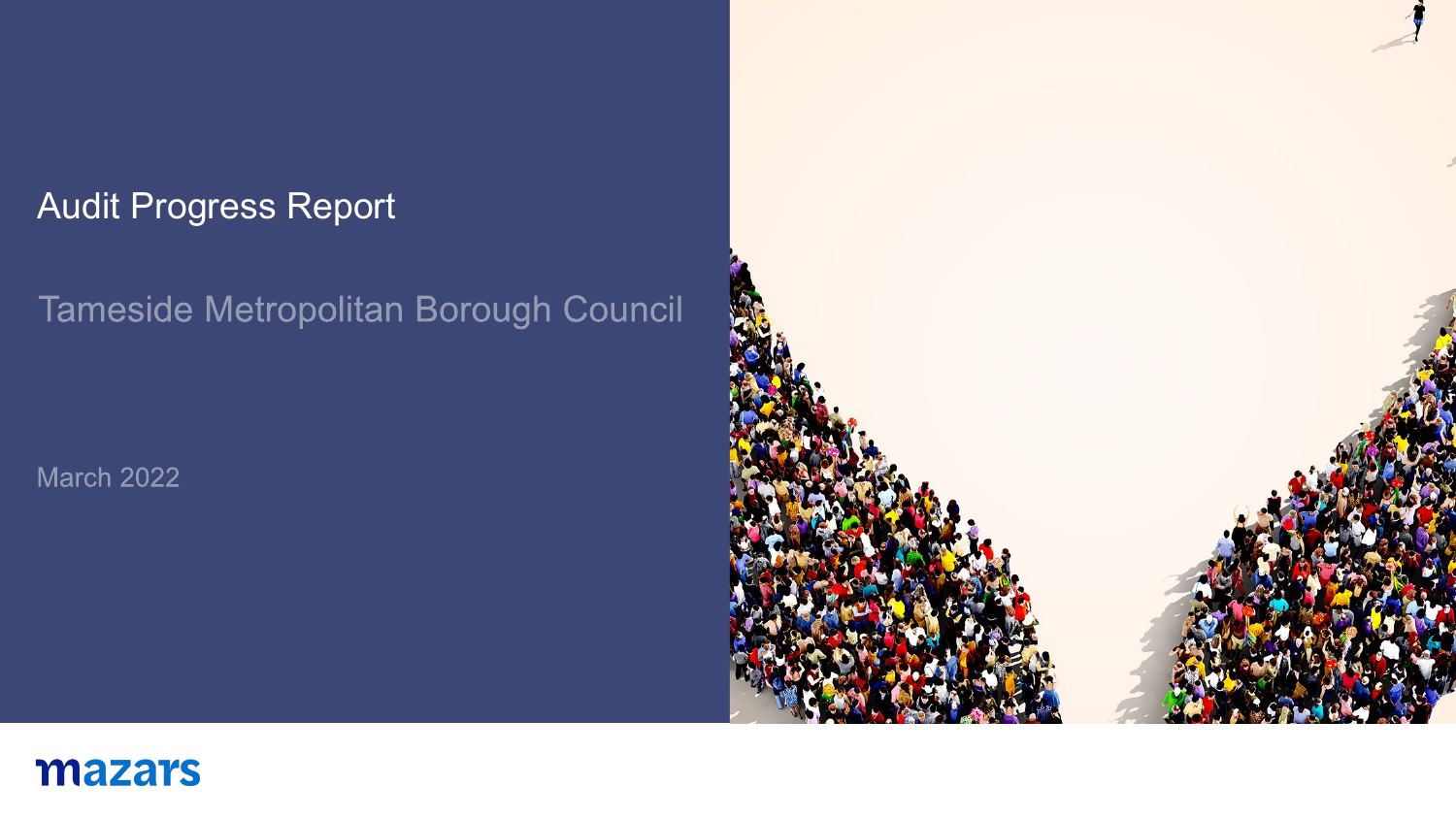- 1. Audit progress
- 2. National publications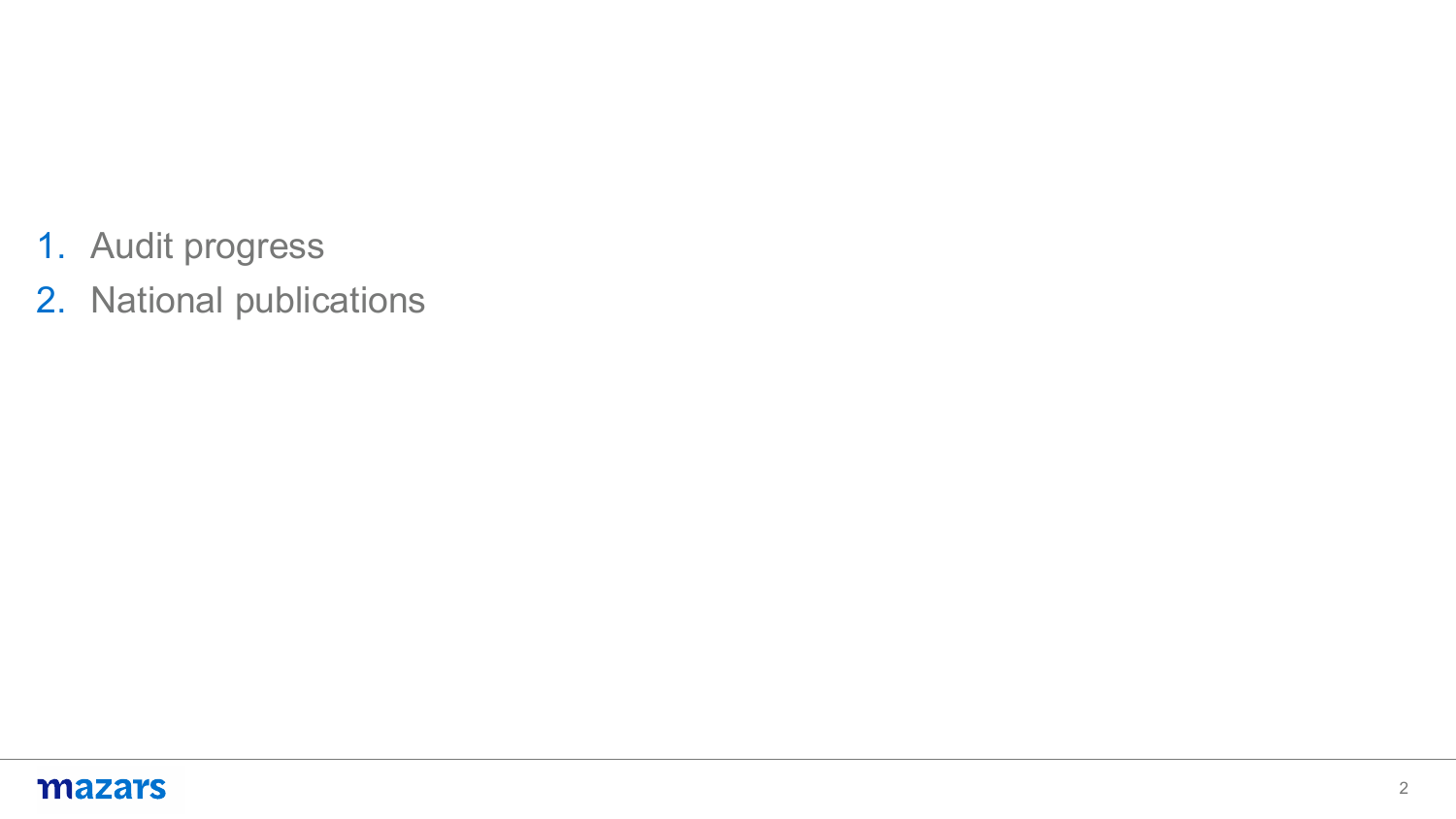

Section 01: **Audit progress**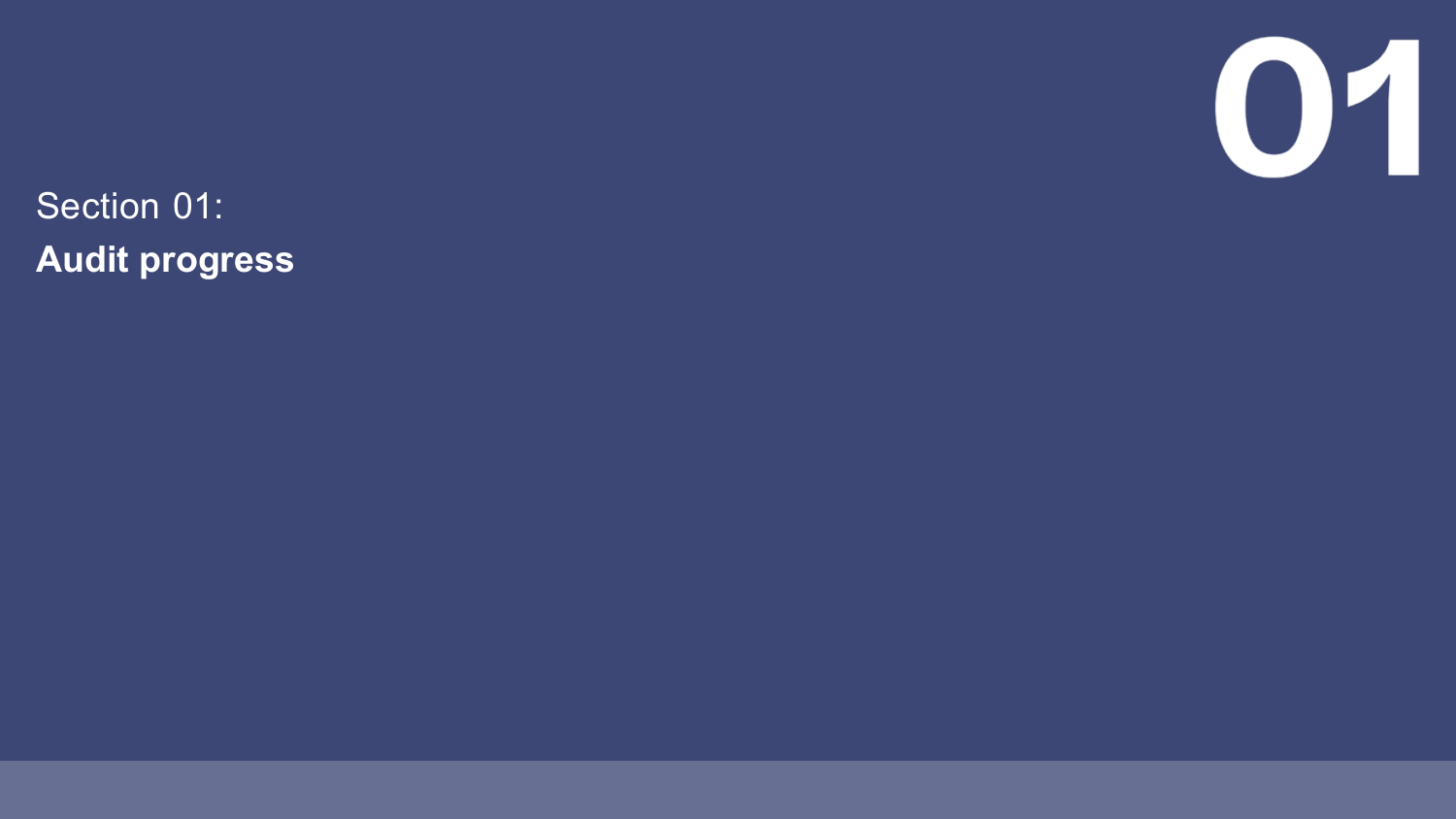### Audit progress

#### **Purpose of this report**

This report provides the Audit Panel with an update on progress in delivering our responsibilities as your external auditors and also includes, at Section 2, for your information, a summary of recent national reports and publications.

#### **2020/21 Financial Statements work**

Since the last meeting of the Audit Panel, we have continued to work closely with the Council's finance team to resolve the remaining audit queries, in relation to the valuation of Council land & buildings and investment properties. The valuation of land & buildings and investment properties is the most significant area of our audit, and has been an increasing focus for the Council and external audit over the past few years. The Council uses two external valuers to produce the valuations. Responses to our initial queries lead to the Council's valuers providing revised estimates for inclusion in the financial statements. We are in the process of reviewing the revised valuations. Subject to satisfactory clearance of any audit queries on these revised valuations, the Council will update the Statement of Accounts ready for final sign off.

#### **2020/21 Value for Money arrangements audit work**

We have previously reported to Audit Panel that the revised NAO Code of Audit Practice has changed our work on the Council's value for money arrangements for 2020/21. We have had regular discussions with Council officers to understand the Council's arrangements, and received supporting evidence and information on the Council's arrangements in January.

We aim to complete our work and report at the same time as we complete and report our work on the financial statements.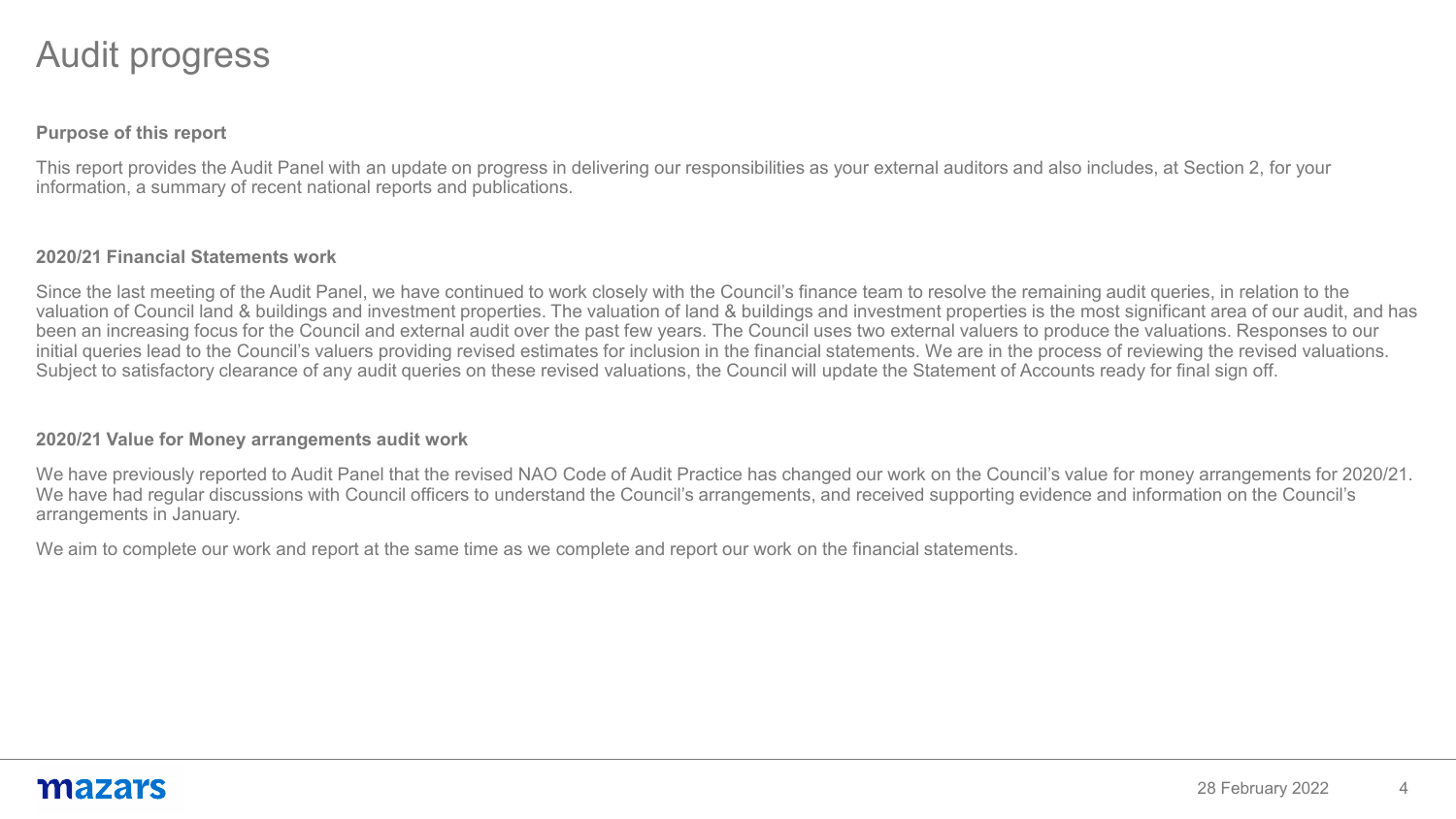

Section 02: **National publications**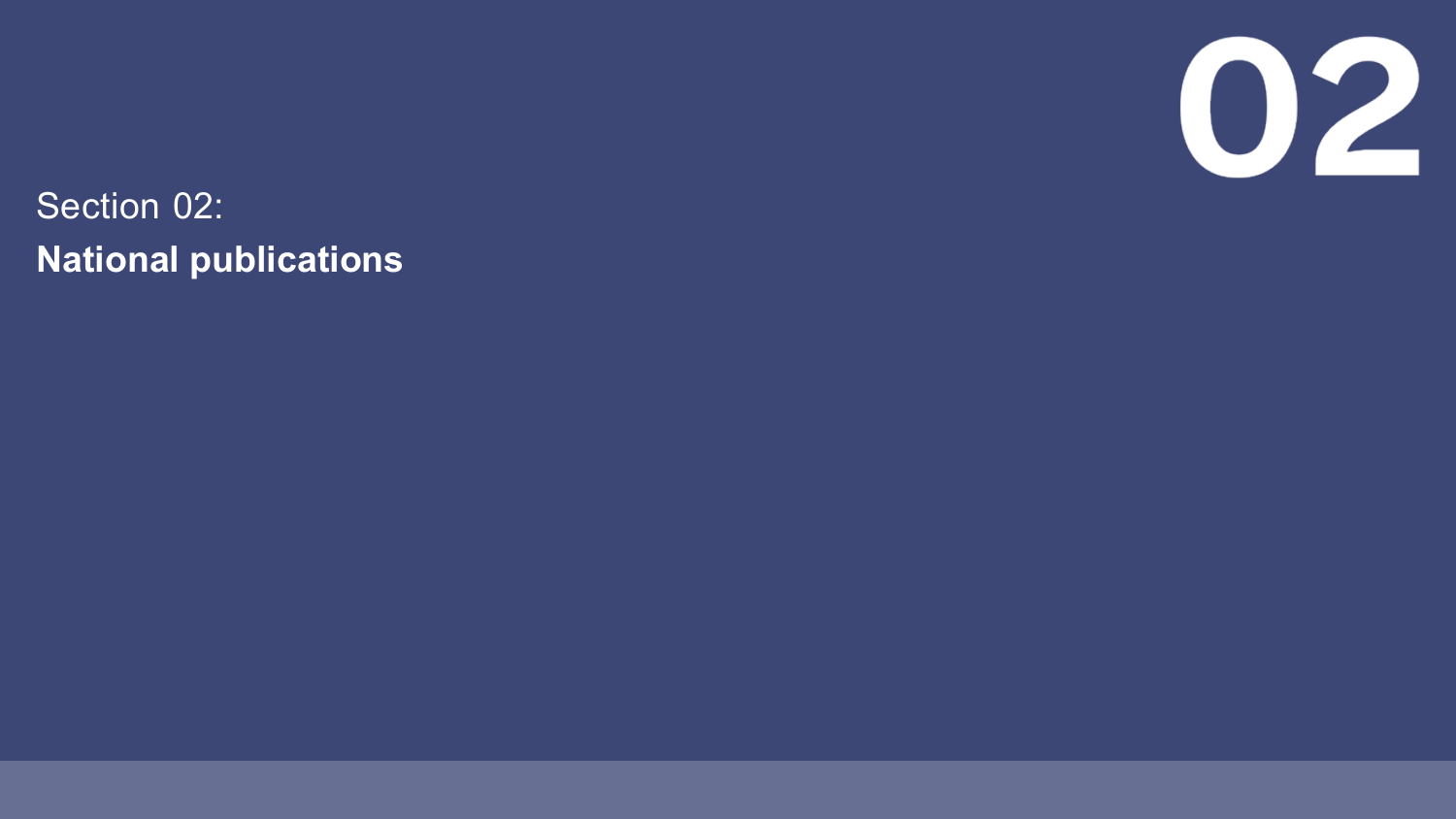## National publications

|                                                                         | <b>Publication/update</b>                                                                                                                           | <b>Key points</b>                                                                                                                                                                                                                                                                                                                                                                                                               |
|-------------------------------------------------------------------------|-----------------------------------------------------------------------------------------------------------------------------------------------------|---------------------------------------------------------------------------------------------------------------------------------------------------------------------------------------------------------------------------------------------------------------------------------------------------------------------------------------------------------------------------------------------------------------------------------|
| <b>Chartered Institute of Public Finance and Accountability (CIPFA)</b> |                                                                                                                                                     |                                                                                                                                                                                                                                                                                                                                                                                                                                 |
| $1_{\cdot}$                                                             | New Prudential and Treasury Management Codes                                                                                                        | These two statutory and professional codes are important regulatory elements of the capital finance framework<br>within which local authorities operate.                                                                                                                                                                                                                                                                        |
| 2.                                                                      | Emergency proposals for an update of the<br>2021/22 Code of Practice on Local Authority<br>Accounting in the United Kingdom and the<br>2022/23 Code | CIPFA published a consultation on emergency proposals for the update of the 2021/22 (and 2022/23)<br>Code. They are aimed at improving the completion rates for publication of audited accounts and include:<br>delaying the implementation of IFRS 16 for at least 1 year, so the implementation date would now be 1 April<br>2023 at the earliest; and<br>• allowing for an optional pause of the property revaluation cycle. |
| Department for Levelling Up, Housing and Communities                    |                                                                                                                                                     |                                                                                                                                                                                                                                                                                                                                                                                                                                 |
| 3.                                                                      | Consultation on changes to the capital framework:<br><b>Minimum Revenue Provision</b>                                                               | This consultation seeks views on proposed changes to regulations to better enforce the duty of local authorities<br>to make prudent Minimum Revenue Provision each year.                                                                                                                                                                                                                                                        |
| 4.                                                                      | Measures to improve local audit delays and<br>accounts and audit timetable confirmed                                                                | DLUHC have announced a new package of measure to support the improved timeliness of local audit. These<br>include additional funds and an extension of the deadline for publishing accounts.                                                                                                                                                                                                                                    |
| <b>National Audit Office (NAO)</b>                                      |                                                                                                                                                     |                                                                                                                                                                                                                                                                                                                                                                                                                                 |
| 5.                                                                      | The Government's preparedness for the COVID-<br>19 pandemic: lessons learned for government on<br>risk management                                   | The report sets out central government's risk analysis, planning, and mitigation strategies prior to the arrival of<br>the COVID-19 pandemic, with the aim of drawing out wider learning for the government's overall approach.                                                                                                                                                                                                 |
| 6.                                                                      | Departmental Overview 2020-21: Department for<br>Levelling Up, Housing and Communities                                                              | This provides a summary of the Department's spending in 2020-21, its major areas of activity and performance,<br>and the challenges it is likely to face in the coming year.                                                                                                                                                                                                                                                    |
| 7.                                                                      | AGN/03 - Auditor's work on Value for Money<br><b>Arrangements - Updated Guidance</b>                                                                | NAO has updated its guidance and confirmed there are no significant changes to the expected approach or<br>timetable.                                                                                                                                                                                                                                                                                                           |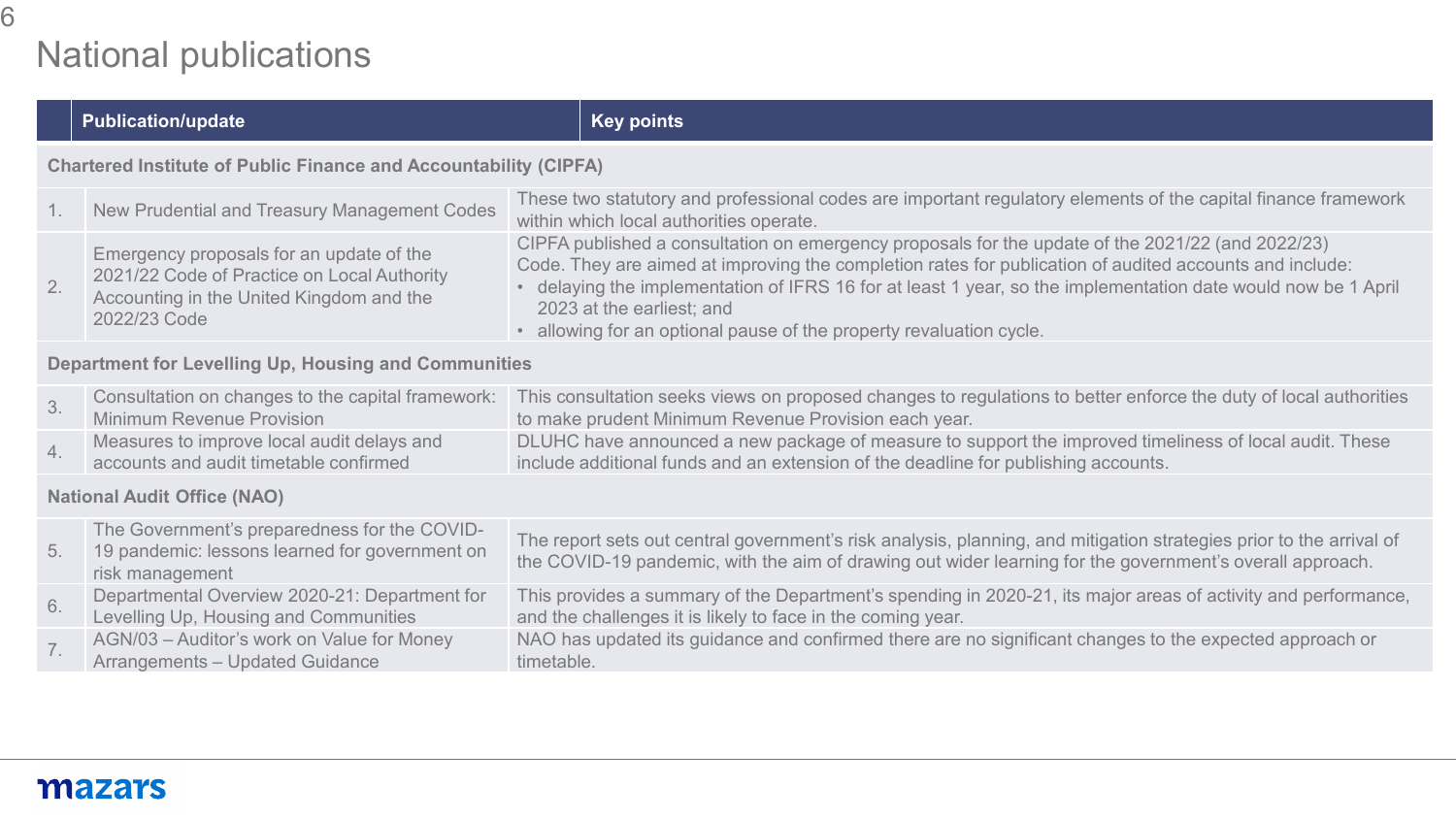# NATIONAL PUBLICATIONS **CIPFA**

#### **1. CIPFA publishes new Prudential and Treasury Management Codes, December 2021**

CIPFA has published the new Prudential Code for Capital Finance in Local Authorities (Prudential Code) and Treasury Management in the Public Services Code of Practice and Cross-Sectoral Guidance Notes (the Treasury Management Code) following a consultation period. These two statutory and professional codes are important regulatory elements of the capital finance framework within which local authorities operate. Local authorities are required by regulation to 'have regard to' their provisions. Guidance notes will follow shortly in the new year.

The updated **Prudential Code** includes the following as the focus of the substantive changes:

- The provisions in the code, which present the approach to borrowing in advance of need in order to profit from additional sums borrowed, have been strengthened. The relevant parts of the code have augmented to be clear that borrowing for debt-for-yield investment is not permissible under the Prudential Code. This recognises that commercial activity is part of regeneration but underlines that such transactions do not include debt-for yield as the primary purpose of the investment or represent an unnecessary risk to public funds.
- Proportionality has been included as an objective in the Prudential Code. New provisions have been added so that an authority incorporates an assessment of risk to levels of resources used for capital purposes.

The main changes to the updated **Treasury Management Code** and the accompanying guidance for local authorities are as follows:

- Investment management practices and other recommendations relating to non-treasury investments are included within the Treasury Management Practices (TMPs) alongside existing TMPs.
- The guidance will recommend the introduction of the Liability Benchmark as a treasury management indicator for local government bodies (note that CIPFA has issued a toolkit to assist local authorities with the production of this indicator).
- Environmental, Social and Governance (ESG) risks are incorporated into TMP1 (Risk Management) rather than a separate TMP 13.
- The purpose and objective of each category of investments should be described within the Treasury Management Strategy.

<https://www.cipfa.org/about-cipfa/press-office/latest-press-releases/cipfa-issues-new-prudential-and-treasury-management-codes>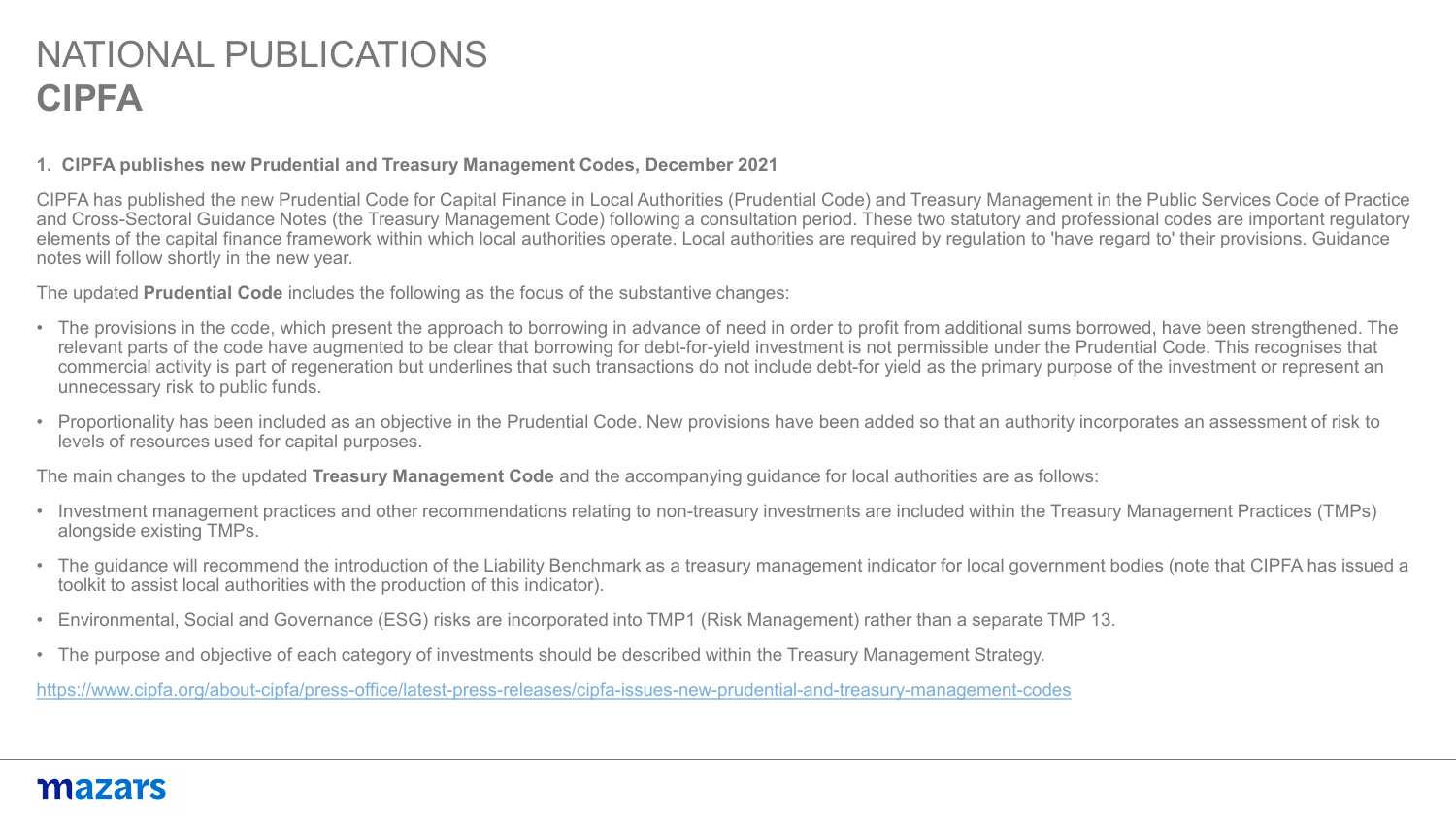# NATIONAL PUBLICATIONS **CIPFA**

**2. Emergency proposals for an update of the 2021/22 Code of Practice on Local Authority Accounting in the United Kingdom and the 2022/23 Code, February 2022**

CIPFA LASAAC has issued an exceptional consultation on time limited changes to the code to help alleviate delays to the publication of audited financial statements. Only 9% of local authority accounts in England met the audit publication deadline of 30 September 2021. The consultation closes on 3 March 2022.

In December 2021, the Department of Levelling-up Housing and Communities asked CIPFA LASAAC to consider ways in which the code may ameliorate this crisis position. CIPFA LASAAC considered this request and has issued this exceptional consultation, which explores two possible changes that might be made as an update to the 2021/22 code and to the agreed position in the 2022/23 code. After considering a wide range of options CIPFA LASAAC decided to explore two approaches:

- an adaptation to the code to allow local authorities to pause professional valuations for operational property, plant and equipment for a period of up to two years (though the initial proposal is for the 2021/22 financial year); this approach also explores the use of an index to be used to increase or reduce that valuation
- deferring the implementation of IFRS 16 *Leases* for a further year and reversing the planned changes to the 2022/23 code to implement that standard.

The consultation also shows the wide range of options that CIPFA LASAAC considered, which includes some which the board considered were outside of its terms of reference.

<https://www.cipfa.org/policy-and-guidance/consultations/emergency-proposals-for-update-of-202122-and-2022223-codes>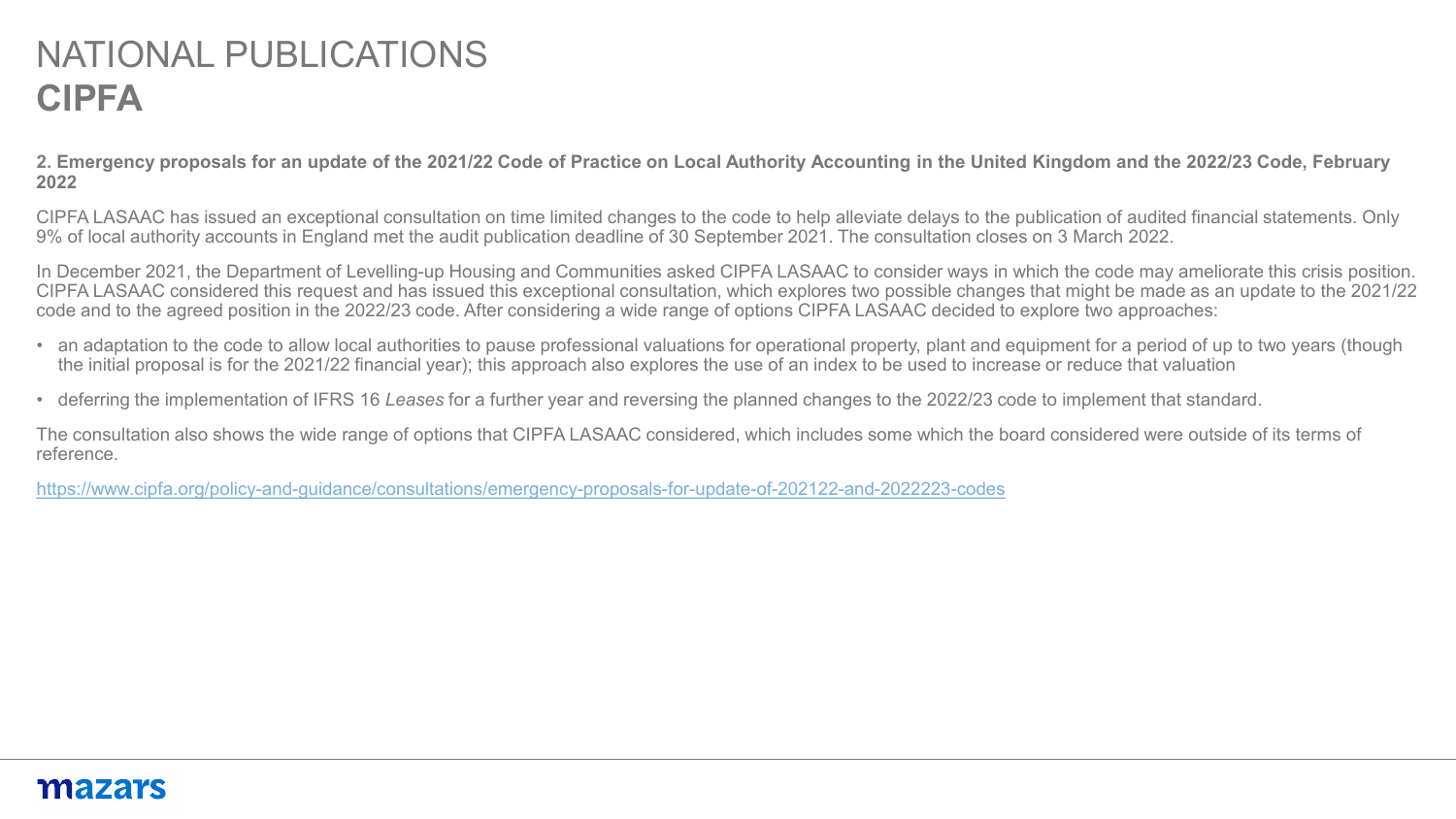# NATIONAL PUBLICATIONS **Department for Levelling Up, Housing and Communities**

#### **3. Consultation on changes to the capital framework: Minimum Revenue Provision, December 2021**

This consultation seeks views on proposed changes to regulations to better enforce the duty of local authorities to make prudent Minimum Revenue Provision each year.

Local authorities borrow and invest under the Prudential Framework (the Framework), which comprises legislation and 4 statutory codes that authorities must have regard to. Under this system, authorities have wide freedoms to borrow and invest without the need to seek the government's consent, provided that borrowing is affordable. The intent of the Framework is to make sure local decisions are prudent, affordable and sustainable.

The government is aware that some authorities employ practices that are not fully compliant with the duty to make a prudent revenue provision, resulting in underpayment of MRP. This was reported in the NAO's report Local Authority Investment in Commercial Property (February 2020) and the subsequent report by the Public Accounts Committee in July 2020, which recommended the government take steps to address the issue.

[https://www.gov.uk/government/consultations/changes-to-the-capital-framework-minimum-revenue-provision/consultation-on-changes-to-the-capital-framework-minimum](https://www.gov.uk/government/consultations/changes-to-the-capital-framework-minimum-revenue-provision/consultation-on-changes-to-the-capital-framework-minimum-revenue-provision#excluding-specific-debt-from-mrp-determination)revenue-provision#excluding-specific-debt-from-mrp-determination

#### **4. A new package of measures to support the improved timeliness of local audit, December 2021**

This publication sets out a range of measures agreed with key partners to support the timely completion of local government audits and the ongoing stability of the local audit market. The measures include:

- Steps to increase the number of auditors with skills to carry out the work;
- Additional funding to support increases in audit fees; and
- Extension of the audit deadlines to 30 November 2022 and 30 September for 2023 onwards.

https://www.gov.uk/quidance/measures-to-improve-local-audit-delays?utm\_medium=email&utm\_campaign=govuk-notifications&utm\_source=81365e1a-e6b1-4c1b-bce1b5ef8fafef6f&utm\_content=daily#section-4-longer-term-measures-to-help-stabilise-the-market-and-address-long-term-supply-issues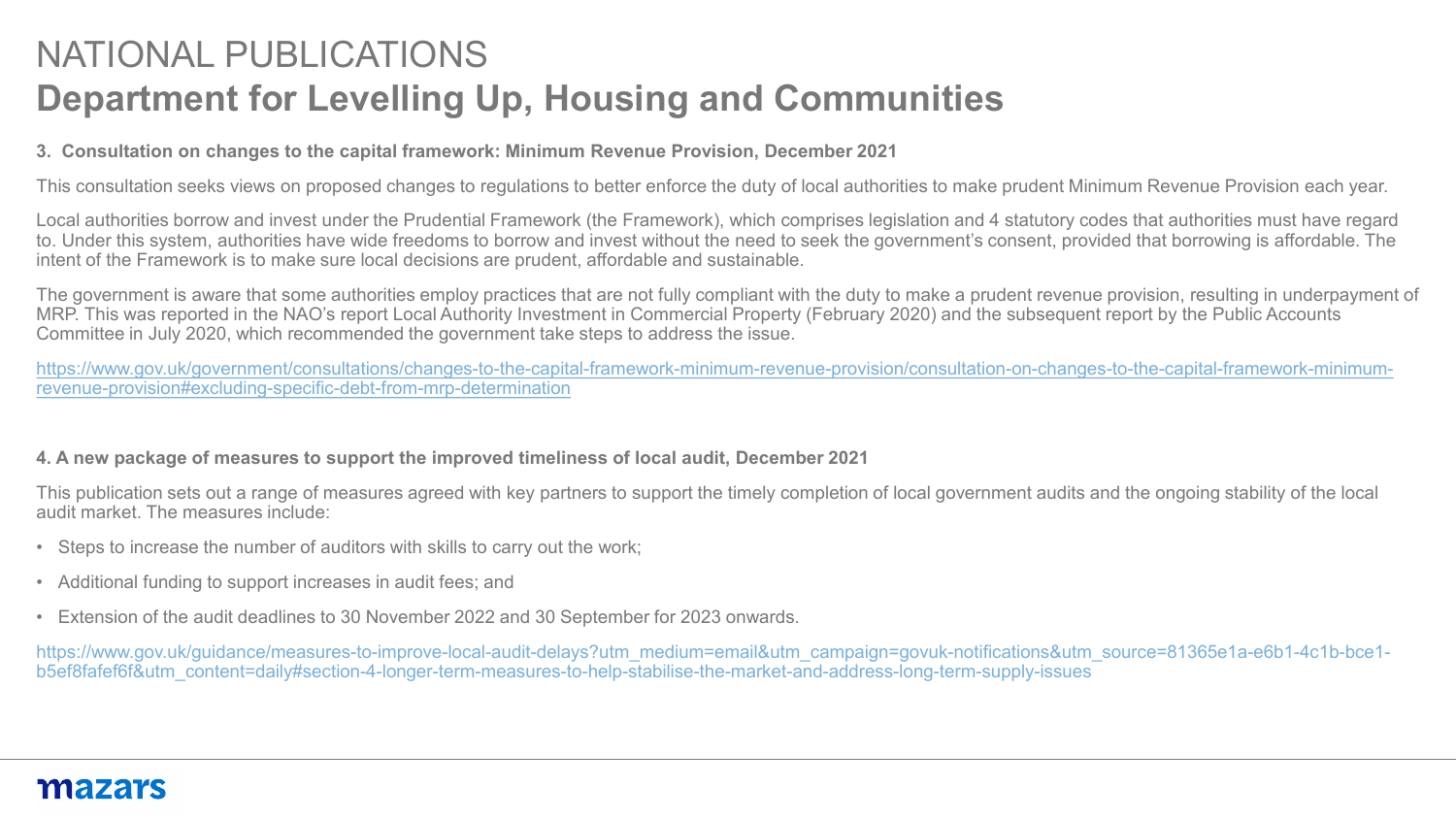# NATIONAL PUBLICATIONS **National Audit Office**

**5. The Government's preparedness for the COVID-19 pandemic: lessons learned for government on risk management, November 2021**

In November 2021

This report sets out the facts on:

- the government's approach to risk management and emergency planning (Part One);
- the actions the government took to identify the risk of a pandemic like COVID-19 (Part Two);
- the actions the government took to prepare for a pandemic like COVID-19 (Part Three); and
- recent developments (Part Four).

The report sets out central government's risk analysis, planning, and mitigation strategies prior to the arrival of the COVID-19 pandemic, with the aim of drawing out wider learning for the government's overall risk management approach.

The report concludes that this pandemic has exposed a vulnerability to whole-system emergencies – that is, emergencies that are so broad that they engage the entire system. Although the government had plans for an influenza pandemic, it did not have detailed plans for many non-health consequences and some health consequences of a pandemic like COVID-19. There were lessons from previous simulation exercises that were not fully implemented and would have helped prepare for a pandemic like COVID-19. There was limited oversight and assurance of plans in place, and many pre-pandemic plans were not adequate. In addition, there is variation in capacity, capability and maturity of risk management across government departments.

The pandemic also highlighted the need to strengthen the government's end-to-end risk management process to ensure that it addresses all significant risks, including interdependent and systemic risks. This will require collaboration on risk identification and management not only across government departments and local authorities, but also with the private sector and internationally. For whole-system risks NAO states that the government needs to define its risk appetite to make informed decisions and prepare appropriately so that value for money can be protected. NAO state that the pandemic has also highlighted the need to strengthen national resilience to prepare for any future events of this scale, and the challenges the government faces in balancing the need to prepare for future events while dealing with day-to-day issues and current events.

The full report can be seen at this link: <https://www.nao.org.uk/report/the-governments-preparedness-for-the-covid-19-pandemic/>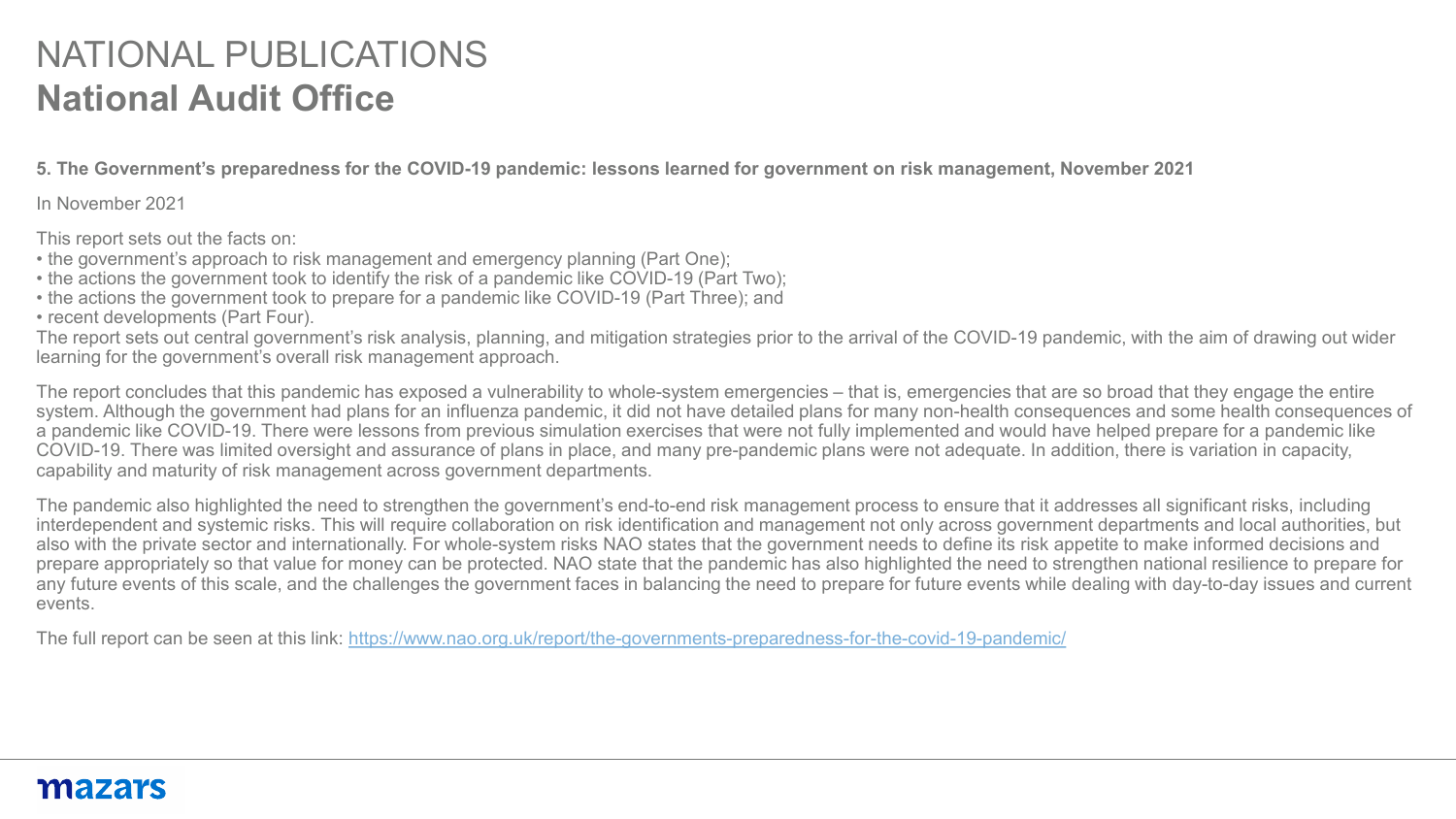# NATIONAL PUBLICATIONS **National Audit Office**

#### **6. Departmental Overview 2020-21: Department for Levelling Up, Housing and Communities, November 2021**

This provides a summary of the Department for Levelling Up, Housing and Communities' spending in 2020-21, its major areas of activity and performance, and the challenges it is likely to face in the coming year, based on the insights from NAO's financial audit and value for money work.

The full report can be seen at this link: <https://www.nao.org.uk/report/departmental-overview-2020-21-department-for-levelling-up-housing-and-communities/>

**7. AGN/03 – Auditor's work on Value for Money Arrangements – Updated Guidance, December 2021**

NAO has updated its guidance and confirmed there are no significant changes to the expected approach or timetable for 2021/22 audits.

The guidance can be seen at this link:<https://www.nao.org.uk/code-audit-practice/guidance-and-information-for-auditors/>